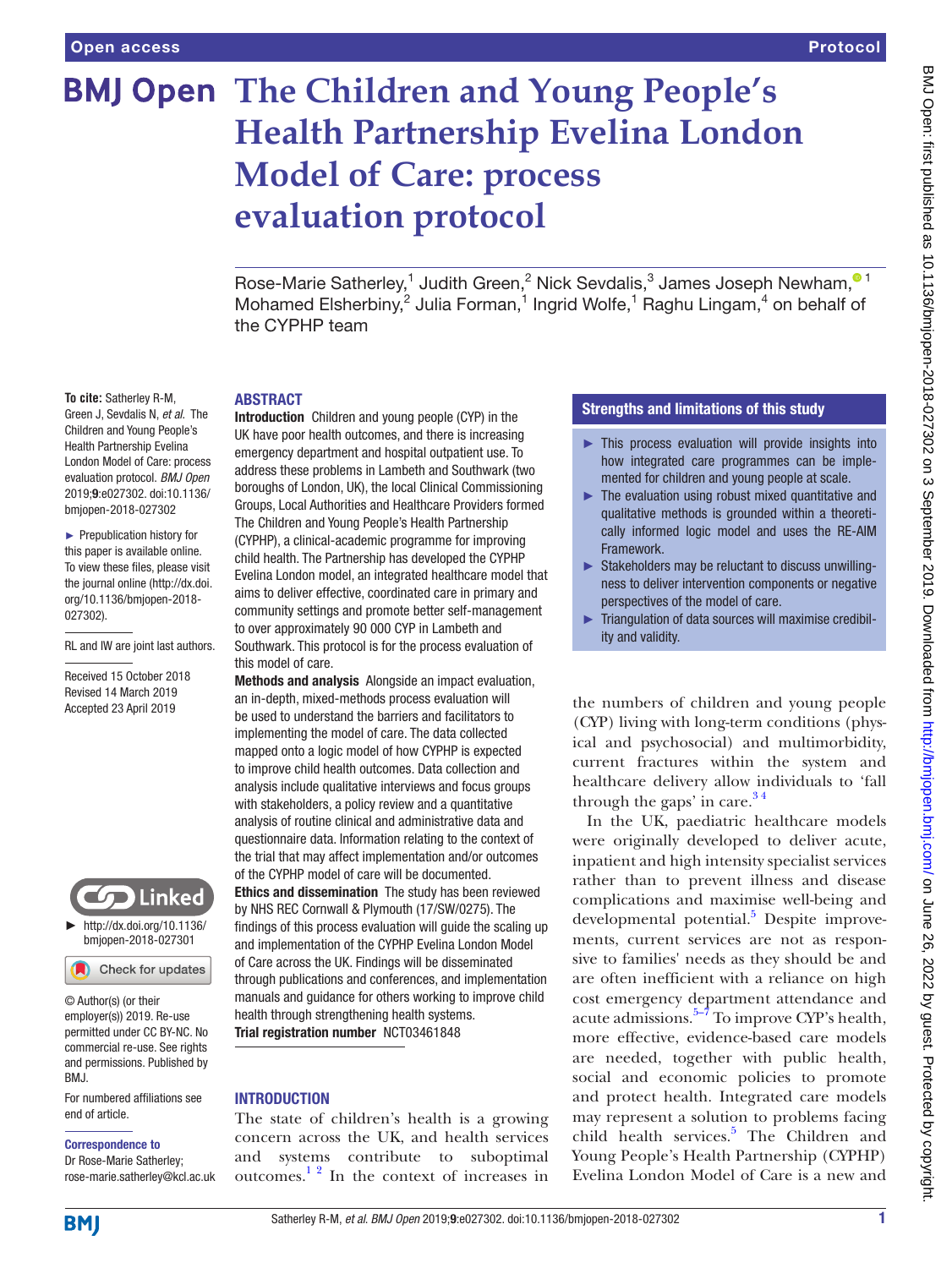integrated model of care for CYP that is part of a health systems strengthening programme.

This paper describes the protocol for a mixed methods process evaluation, embedded within a clustered randomised controlled trial (cRCT), to assess the impact of a complex intervention to integrate and improve healthcare for CYP (the CYPHP Evelina London Model of Care). CYPHP will deliver services to over approximately 90 000 CYP in Lambeth and Southwark, two of the most deprived boroughs in the UK. There is a lack of comprehensive rigorous evidence about integrated models of care for CYP; the evaluation of the CYPHP Evelina London model of care will help fill this evidence gap by providing information on effectiveness and the process of implementing integrated models of care. This process evaluation aims to complement the cRCT of outcomes, $\frac{8}{3}$  $\frac{8}{3}$  $\frac{8}{3}$ to understand how and why the CYPHP Evelina London Model of Care achieved its outcomes and to inform stakeholders about how the CYPHP Evelina Model of Care could be implemented in other settings.

# The intervention: The Children and Young People's Health Partnership (CYPHP) Evelina London Model of Care

The CYPHP Evelina London Model of Care is a complex model comprising several interventions for CYP (0–16 years) and service providers. The aim of all interventions within the CYPHP Evelina London Model of Care is to improve CYP health, healthcare quality, and strengthen the health system.

To facilitate the design and operationalisation of the programme, the measurement and analysis of the implementation and outcomes of the CYPHP Evelina London Model of Care, the components of the programme have been conceptualised as a theoretical framework (or logic model; see [figure](#page-1-0) 1). The theoretical framework has been guided by the WHO health systems building blocks concept<sup>[9](#page-6-4)</sup> and was developed using workshop methods with the CYPHP programme team and wider stakeholders. The framework in [figure](#page-1-0) 1 shows how the CYPHP guiding principles (eg, early intervention and prevention) and health system building blocks (eg, technology) are reflected in outputs (eg, interventions and targeted/ universal services), that are in turn reflected in outcomes (eg, improved child health).

The interventions within this framework were guided by the Theoretical Domains Framework  $(TDF)$ ,<sup>10</sup> which describes 12 behavioural domains which interventions may target to influence behaviour change. In brief, the targeted and universal interventions within the CYPHP Model have been designed to target barriers to effective management of physical, mental, and social determinants of health at both the service-provider and patient-level to maximise behaviour change. In our accompanying paper, the hypothesised active components of each individual intervention have been mapped onto the TDF to evidence the proposed mechanisms of action through which the intervention may become effective.<sup>[8](#page-6-3)</sup> In addition, the mechanism of action across the whole programme, at the service provider, family, and system level is detailed in [figure](#page-1-0) 1.

Providing care that is responsive to CYP's needs will be achieved through roll-out of several universal and targeted services, examples of which are described below:

- ► *Universal Services*: interventions for all eligible CYP and service providers in Lambeth and Southwark.
	- *Education and Training*: training to improve awareness of difficulties within CYP's health and provision of young person-friendly training to service providers and school staff. These interventions aim to increase provider knowledge and skills, to improve delivery of CYP healthcare.
	- *CYPHP Clinics*: integrated child health clinics run by General Practitioners (GPs) and local 'Patch



<span id="page-1-0"></span>Figure 1 Theoretical Framework for the CYPHP Evelina London Model of Care; [x] represents process indicators which are detailed in [table 1.](#page-4-0) The CYPHP Evelina London Model of Care provides numerous universal and targeted services; the interventions described here are provided as an example and are not exhaustive. CYP, children and young people; CYPHP, The Children and Young People's Health Partnership.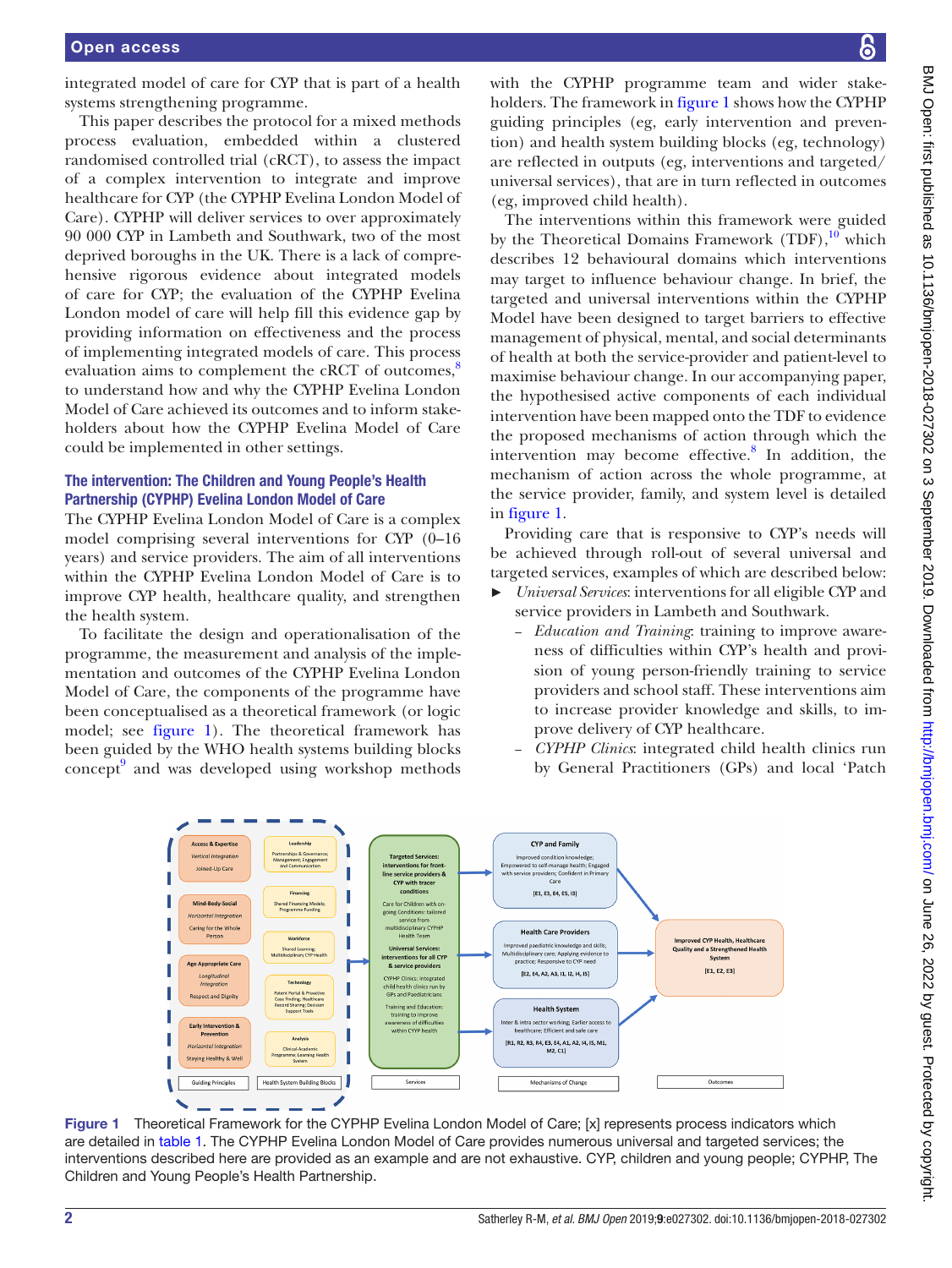Paediatricians' in primary care settings. These clinics are typically for CYP who would otherwise have been referred to hospital for an outpatient appointment with a general paediatrician. This intervention provides shared learning opportunities to develop service provider competence, and encourages team working between primary and secondary care, to provide better quality care and earlier access to healthcare for CYP.

- ► *Targeted Services*: interventions for eligible CYP with prespecified tracer conditions (asthma, eczema, epilepsy, constipation). Tracer conditions were chosen as they are examples of long-term and common conditions, which will provide generalisable lessons about improving outcomes for CYP with ongoing conditions. The intention is to design a generalisable model of care for CYP with common and chronic conditions as part of a health system response to the epidemiological transition to chronic disease.
	- *Care for CYP with ongoing conditions*: CYP with tracer conditions are eligible for a tailored clinical service delivered by the multidisciplinary CYPHP Health Team in primary and community settings. Care includes heath promotion, preventative and reactive care and all decisions are documented and shared with GPs through electronic health records. Through the CYPHP Clinical Team, we anticipate that CYP motivation and goals will be targeted, changing CYP's perceived competence and knowledge, allowing self-management of health.

To aid implementation of the CYPHP Evelina London Model of Care, regular meetings with primary and secondary care providers, local Clinical Commissioning Groups, GP Federations and materials to aid implementation using established behaviour change techniques were used. The implementation of the CYPHP Evelina London Model of Care across Lambeth and Southwark will occur in stages. This phased roll-out allowed the application of an opportunistic cRCT design, where for the first stage (approximately 2years) GP practices are randomised to be offered either the CYPHP model (ie, delivery of targeted and universal services to eligible CYP) or enhanced usual care (ie, delivery of universal services only to eligible CYP). Details of the evaluation design are presented in the accompanying protocol paper.<sup>8</sup>

In summary, the evaluation has four component parts: the outcome evaluation consists of a pseudoanonymised population-based evaluation for all CYP in participating GP practices to explore changes in health service use across control and intervention arms; an evaluation of CYP with selected tracer conditions to understand changes in health and healthcare across control and intervention arms; and an economic evaluation to assess the costs of delivery and cost effectiveness of the CYPHP Evelina London Model of Care across tracer conditions. Alongside the outcome evaluation, a nested process evaluation, detailed in this paper, aims to understand how and why the CYPHP Evelina London model is effective

or ineffective in achieving health, healthcare and health service use outcomes and to identify contextually relevant strategies for successful implementation as well as practical difficulties in adoption, delivery and maintenance to inform wider implementation.

# The process of implementing a new clinical service

The process evaluation will focus on measures of implementation success, including reach, fidelity, adoption and maintenance of the CYPHP Evelina London Model of Care. Implementation science specifically looks at ways to enhance and promote the uptake of research findings and evidence-based practices into routine healthcare; implementation evaluation is therefore a key component of a comprehensive process evaluation for a complex intervention evaluation. $1112$  Variation in implementation of the CYPHP Evelina London Model of Care is inevitable, due to multiple intervention components, diverse contexts and participants. Practices' differing characteristics influence their care arrangements for CYP and will affect the roles and expectations of clinical and administrative staff. Similarly, patients' previous experience and expectations of care affects care-seeking behaviour. These differences, in the context of evolving local healthcare environments, policies and priorities may affect the successful implementation of the new model of care.<sup>[13](#page-6-7)</sup>

Process evaluations need to be designed, delivered and analysed within a theoretical framework to allow clearer articulation of research questions, validated instruments to assess outcomes and theory-driven explanations for success or failure of implementation efforts. This is essential to understand the mechanisms which underlie the programme's effectiveness and to application in other populations and settings. Glasgow's RE-AIM Framework<sup>[14](#page-6-8)</sup> proposes five domains that can influence the implementation of new services across a range of stakeholders. The framework's five domains guide the assessment of:

- 1. *Reach*, which captures the percentage of people from a given population who participate in a programme and describes their characteristics.
- 2. *Effectiveness*, which refers to the positive and negative outcomes of the programme
- 3. *Adoption*, which is generally defined as the per cent of possible settings (eg, organisations) and staff that have agreed to participate in the programme.
- 4. *Implementation*, which is an indicator of the extent to which the programme was delivered as intended and its cost.
- 5. *Maintenance*, which, at the individual level, reflects maintenance of the primary outcomes (>6 months).

The RE-AIM Framework has been applied to understand intervention impact across a variety of healthcare settings and acknowledges the value of qualitative data to complement quantitative measures. $15$  The core aspects of the RE-AIM Framework will be incorporated into our process evaluation and used to understand the interpretation of qualitative findings.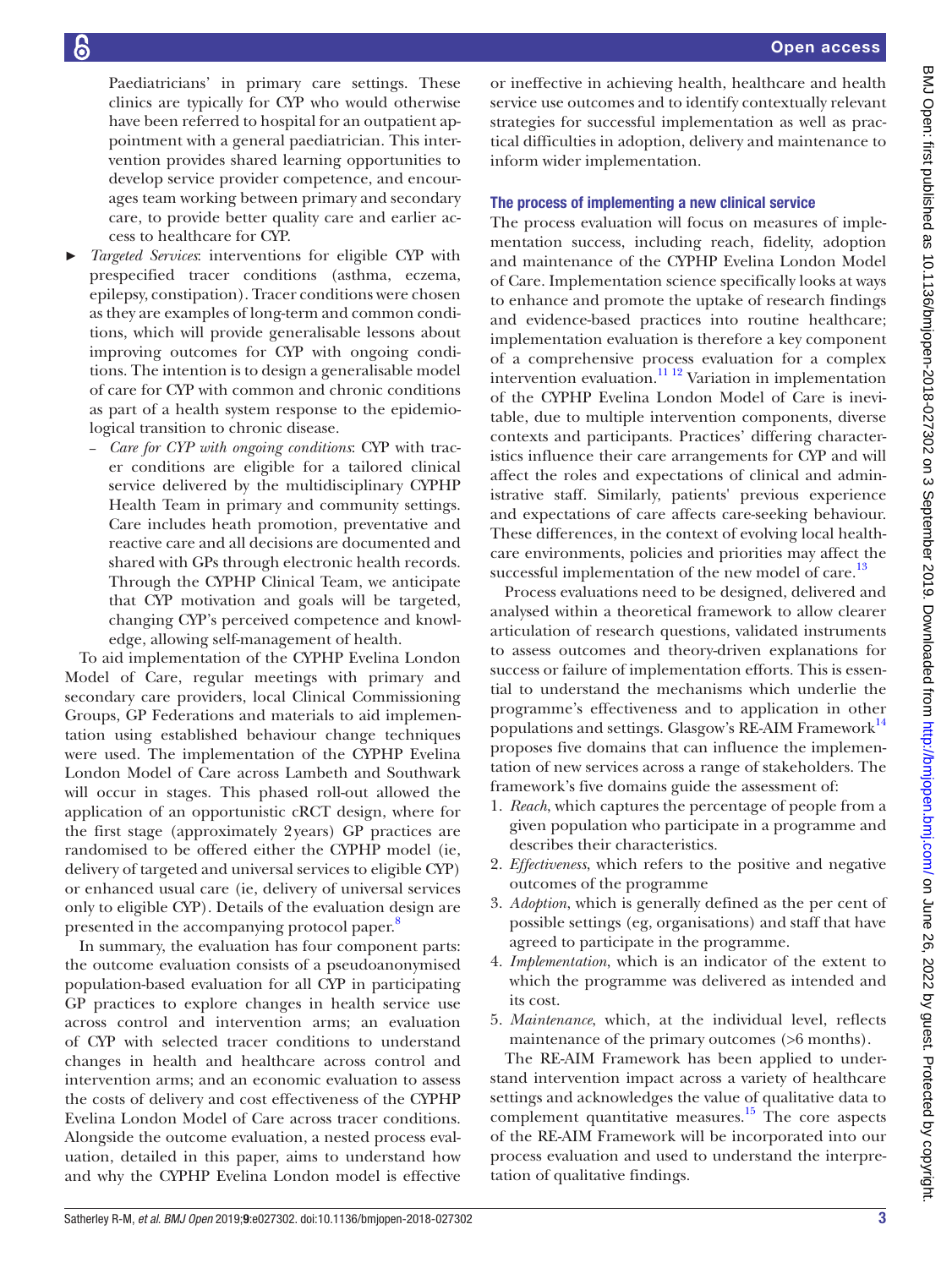## Aim

The overall aim of the CYPHP process evaluation is to better understand how and why the CYPHP Evelina London Model of Care was effective or ineffective; to identify contextually relevant strategies for successful implementation and to identify practical difficulties and facilitators in adoption, delivery and maintenance to inform wider implementation. The overarching questions guiding the evaluation for the CYPHP Evelina London model of care are:

- 1. What factors contribute to the effectiveness (or ineffectiveness) of the CYPHP Evelina London Model of Care?
- 2. What factors contribute to successful or challenging implementation across study sites?

## **METHODS**

## Patient and public involvement

The CYPHP Evelina London Model was developed with key stakeholders including CYP, carers, front line practitioners and health service commissioners. Stakeholders were involved in the development of the theoretical framework for CYPHP, identification of research questions and refining the research methodology, including the development of questions for qualitative interviews and focus groups.

## Setting/target groups for process evaluation

The intervention components of the CYPHP Evelina London Model of Care are situated in primary care settings and the community. These interventions target service providers (GP receptionists, practice nurses, primary care providers), CYP and families. Commissioners of healthcare services in Lambeth and Southwark are not directly targeted by the intervention components, but as influential participants, they are included in the process evaluation.

## Data collection

The process evaluation will use a mixed methods approach to data collection and analysis. We will use the following methods of data collection: (1) surveys of all stakeholders; (2) analysis of routine clinical and administrative data; (3) interviews and/or focus groups with stakeholders and (4) a review of policy documents during the planning and delivery of the CYPHP Evelina Model of Care. Data collection will be guided by the RE-AIM framework. The process indicators as per the RE-AIM framework are mapped into the logic model and presented in [table](#page-4-0) 1.

## Surveys of all stakeholders

All primary care service providers participating in the intervention arms of the CYPHP Evelina Model of Care will be invited to complete the Normalisation Process Theory tool  $(NoMAD)$ <sup>16</sup> Normalisation Process Theory  $(NPT)^{17}$  focuses on the implementation of new practices and how these new practices become embedded

and sustained in their social contexts. The NoMAD is the NPT's accompanying tool. The NoMAD tool consists of 23 items that measure the process of implementation from the perspectives of professionals directly involved in implementing complex interventions. The NoMAD tool was selected as it is the first validated measure to assess implementation processes and can be used across multiple stakeholders and settings, providing insight into the adoption of new services at the service provider level. In addition, routinely collected service satisfaction data from CYP and family surveys will be audited to assess satisfaction with the CYPHP services. Surveys will be distributed across service provider and commissioner channels across Lambeth and Southwark (eg, GP events, mailing lists and locality meetings), after implementation of the full CYPHP Evelina London Model of Care. The quantitative data collected from the NoMAD tool and service satisfaction questionnaires will be analysed using descriptive statistics.

## Routine clinical and administrative data

Routinely collected data will be used to assess the proportion of service users and service providers who participate in each part of the CYPHP Evelina Model of Care (outlined in [figure](#page-1-0) 1). Outcomes of service users who receive any element of the CYPHP Evelina London Model of Care and description of any relevant adverse clinical events will be documented (as detailed in [table](#page-4-0) 1).

GP practices in the intervention arm will be profiled for size, organisational characteristics, GP characteristics (eg, number and whole time equivalent of GP partners and salaried staff, years qualified, proportion who have additional paediatric qualifications or special interests in child health) and the number of patients registered with the practice. This will facilitate assessment of practice context and effects of contextual variation. The quantitative data collected from all practices will be analysed using descriptive statistics to provide information about the differential implementation rates of the intervention components of the CYPHP Evelina London Model of Care. This will be related to trial outcomes and will facilitate comparison of practices regarding implementation fidelity and reach.

## Interviews and/or focus groups with all stakeholders

Qualitative data will be collected through interviews and focus groups with commissioners, service providers, CYP and families who have participated in any component of the intervention arm of the CYPHP Evelina Model of Care. CYP and families will be invited to take part in a focus group or interview after discharge from the CYPHP Evelina London Model of Care. Children under 12 years will only participate alongside their carer. Families will be reimbursed for any travel expenses, but no other form of incentive will be offered.

Sampling will be purposive rather than statistical, to include CYP and families from diverse settings with a wide range of circumstances that may influence responsiveness and accessibility to healthcare. Families will be contacted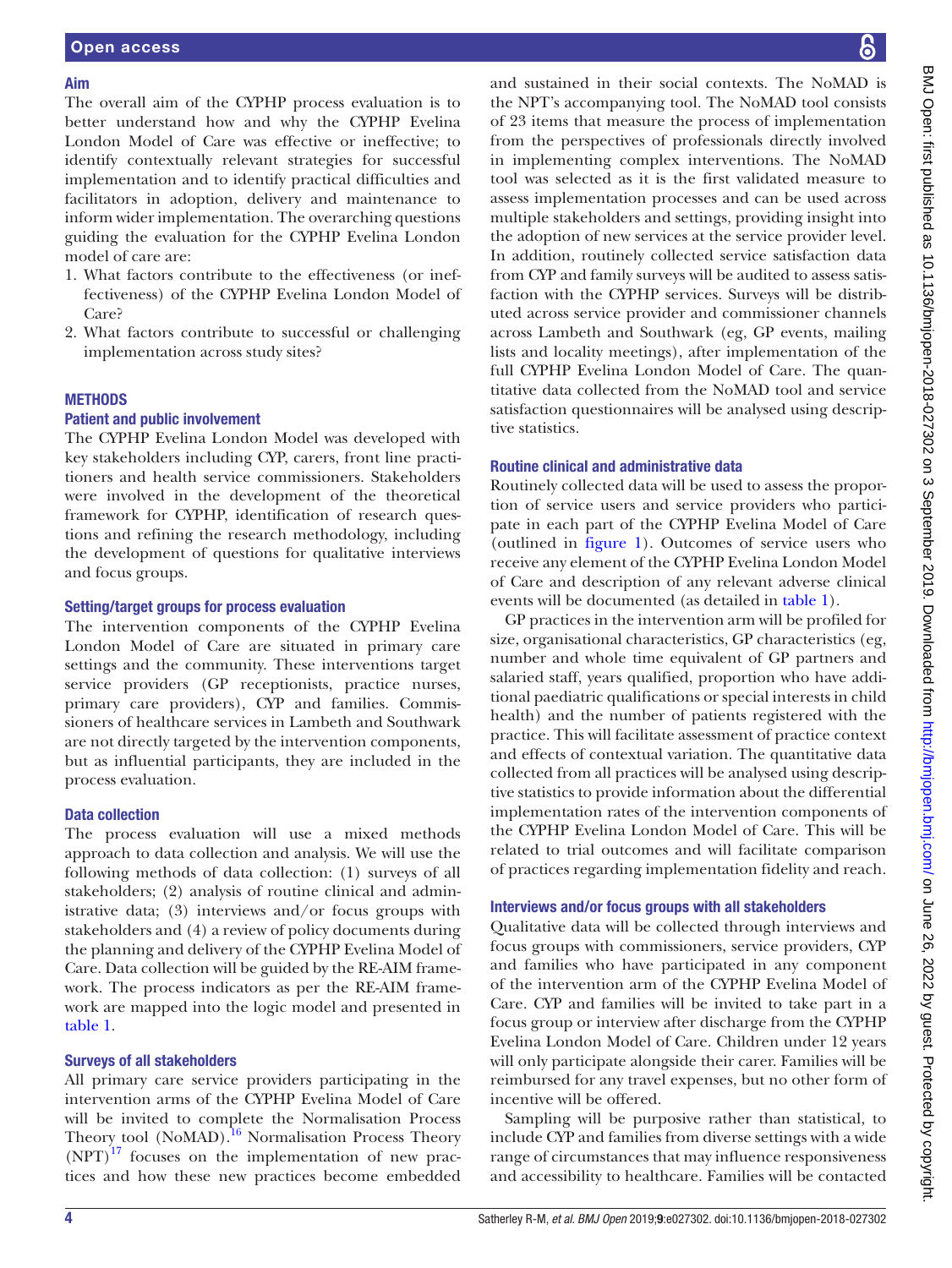$\delta$ 

<span id="page-4-0"></span>5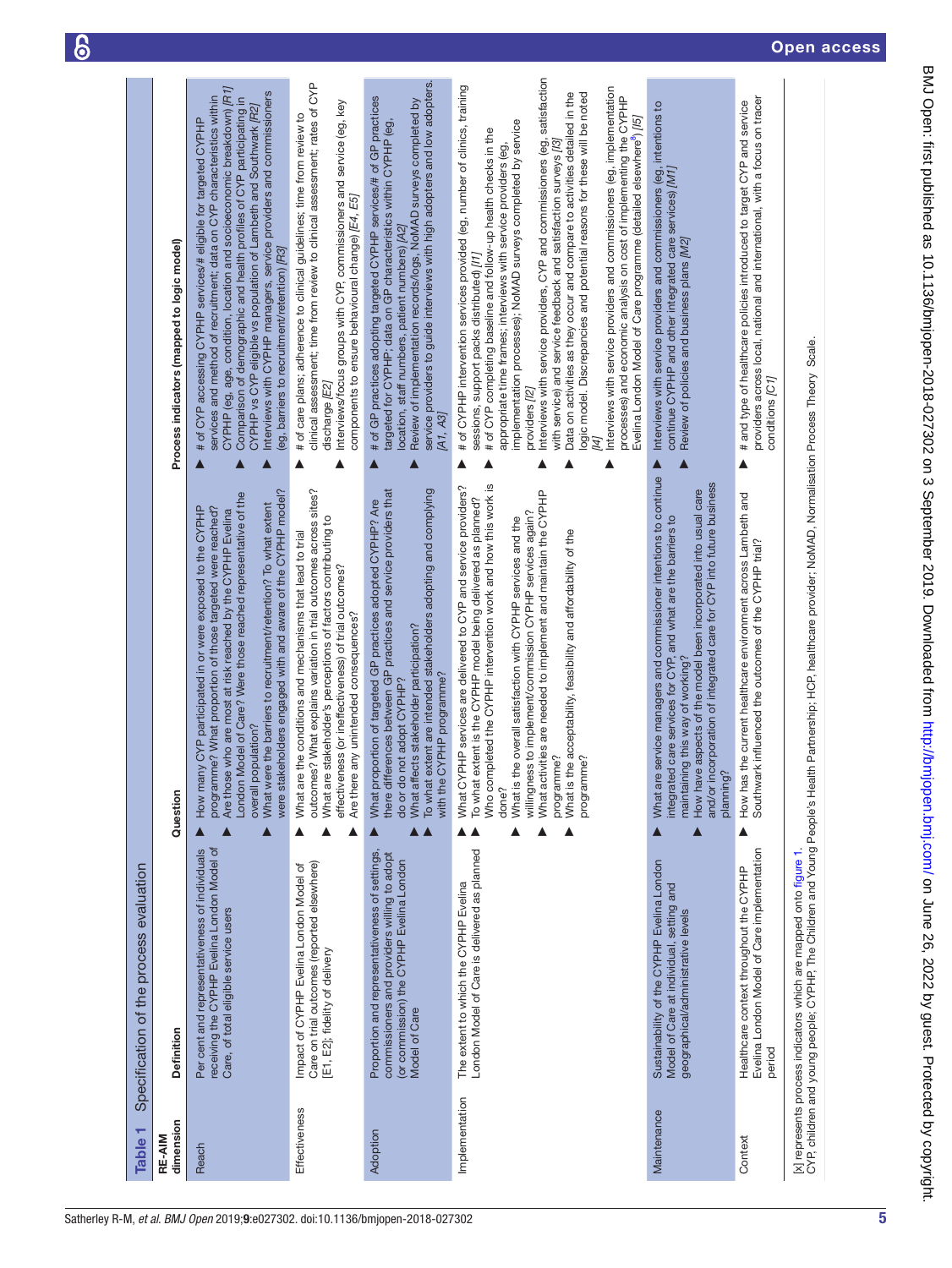via the researcher, who is blinded to time, intensity or outcome of treatment.

Topic guides aim to elucidate narrative data on: the experience of CYPHP interventions, healthcare use, self-management and perspectives on care. A range of appropriate art-based methods (eg, pipe cleaners, drawing, puppets) will be used to engage younger children in the discussions[.18](#page-6-12) A facilitator, who is experienced in working with CYP and families, will guide discussions, which will be audio-recorded.

Primary care service providers involved in the delivery of the CYPHP Evelina London Model of Care will be invited to take part in one-to-one interviews. Completion of NoMAD surveys and administrative data (previously described) will be used as an indicator of engagement and implementation strength to inform recruitment of service providers to these interviews. This will result in sufficient heterogeneity to provide examples of relatively poor and good adoption, delivery and maintenance and will allow us to identify barriers and facilitators to implementation and to generate hypotheses about factors that may be associated with differing outcomes. Topic guides explore common issues when working with the CYPHP Evelina London Model of Care, the perceived effectiveness of the model, the use and understanding of the model of care and changes in practice attributed to the model of care.

Topic guides for interviews with commissioners of healthcare services in Lambeth and Southwark are designed to elicit perceptions on the motivation for commissioning child health service programmes including the CYPHP Evelina London Model of Care, the ambitions for the model of care and the facilitators and barriers to commissioning healthcare services within Lambeth and Southwark.

Analysis of qualitative data will be largely inductive, drawing on the principles of thematic analysis, but informed by the RE-AIM Framework.<sup>[19 20](#page-6-13)</sup> Inductive themes will emerge through repeated examination and comparison; tabulation and mapping. In reports, they will be illustrated with anonymised verbatim quotes from participants.

## Review of policy documents

Information relating to the context of the trial that may affect the implementation and/or outcomes of the CYPHP Evelina London Model of Care will be documented. In addition, a review of policy documents over the duration of the CYPHP trial will take place. Information will be reviewed and relevant information extracted into a timeline. The timeline will be available to consult when results from other sources (both quantitative and qualitative) begin to emerge, to understand patterns appearing in those data over time and between health centres and catchment areas.

## Triangulation of data sources

Credibility and validity will be maximised through cross verification and exploration of differences between the

outcomes of the various methods. This takes place in four ways:

- 1. Maximising validity in analysis of qualitative data within the research team by techniques such as discussing coding, constant comparison, accounting for deviant cases, systematic coding.
- 2. Triangulation of interviews with results from the No-MAD questionnaire, exploring and accounting for differences.
- 3. Mapping the perspectives of commissioners, service managers, healthcare providers, CYP and caregivers to give a complete view of stakeholder perspectives.
- 4. Conducting multiple focus groups sampled from service user, managers and commissioners in different GP clusters.

## Ethics and dissemination

This process evaluation has been reviewed by NHS REC Cornwall & Plymouth (17/SW/0275). The study has been registered with Clinicaltrials.gov (Identifier: NCT03461848; pre-results). The results of the study will be disseminated via presentations at local, national and international conferences, peer-reviewed journals and workshops with all stakeholders. The findings of this process evaluation will be crucial for scaling up implementation both within and outside of the boroughs of Lambeth and Southwark, London.

# **DISCUSSION**

Current paediatric healthcare models were developed to deliver acute inpatient and high intensity specialist services rather than high quality care for children with long-term conditions who need multidisciplinary, coordinated and planned care to prevent illness and disease complications and to maximise well-being and developmental potential.<sup>7</sup> As a result, integrated care models have been proposed as a solution to improve child health services worldwide.<sup>[5](#page-6-2)</sup> Integrated care models have the potential to make an important contribution towards improving child health. Although this hypothesis is plausible and is the basis of a great deal of policy, evidence is still indirect and limited. Therefore, a thorough evaluation of the processes through which such integrated care programmes for CYP are implemented is timely and important.

While we have made every effort to ensure the rigour of the process evaluation, the assessment of fidelity largely relies on self-report through service provider interviews and/or questionnaires. Service providers may be reluctant to talk about unwillingness to deliver intervention components or may not have the skills or be comfortable to rate their own competence. Piloting interview guides has enabled us to improve these procedures to reduce the risk of social desirability bias. Our purposive sampling methods will collect data from an array of participants and ensure data collection will continue until saturation.